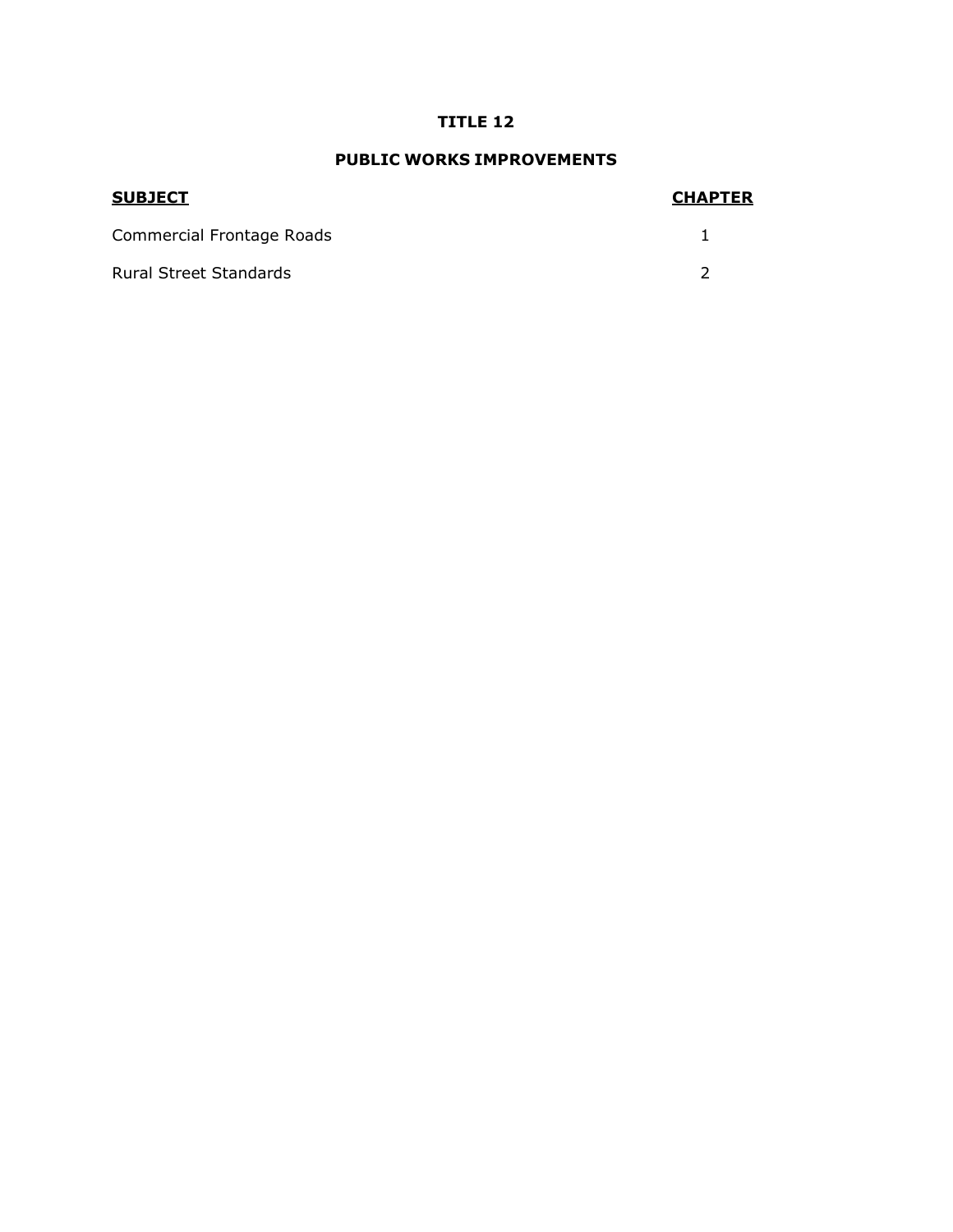## **Title 12 – Public Works Improvements Chapter 1 – Commercial Frontage Roads**

SECTIONS: 12-1-1 Intent 12-1-2 Developer's Responsibilities 12-1-3 Design Standards 12-1-4 Final Plans

12-1-1 Intent. The purpose of a commercial frontage road is to provide access to real estate located along and adjacent to existing and proposed arterial streets and limited access highways. All proposed commercial frontage roads shall be aligned parallel and adjacent to the existing right-of-way of either the arterial street or limited access highway.

All proposed commercial frontage roads shall be initially reviewed by the Planning and Zoning Commission. The Planning and Zoning Commission shall make a recommendation to the City Council on the proposed lay out. The City Council will make the determination of whether the proposed frontage road will be accepted as a public street.

All commercial frontage roads providing access to laid out lots of record shall be constructed in accordance with the specifications of the City Engineering Department. Upon completion of the construction and inspection approval by the City Engineering Department, the frontage road shall be dedicated to the City as a laid out public street.

12-1-2 Developer's Responsibilities. The developer shall file a duly completed and executed bond, escrow agreement, or other collateral, the amount to be determined by the City Engineering Department, certified by the City's Corporate Council as valid and enforceable by the City, with the Finance Director at the time of filing final construction plans with the Engineering Department. This performance guarantee shall be retained by the City Clerk until the improvements have been satisfactorily completed in accordance with the specification of the City Engineering Department.

Prior to proceeding with the construction, the developer must show evidence of contractors and public liability insurance for both personal injury and property damage (the amount of such insurance shall be determined by the City Engineering Department), by filing a current certificate of such insurance with the City Clerk. A maintenance bond guaranteeing workmanship and materials for a period of two (2) years from the date of acceptance is required.

12-1-3 Design Standards. All designs shall be based on accepted engineering practices and sound planning principles. The developer shall provide a complete set of reproducible drawings to the City Engineering Department. The design of all proposed frontage roads submitted for approval shall be prepared by a Professional Engineer registered in the State of Iowa. All costs associated with required construction inspections performed by the City Engineering Department shall be paid by the developer. In the event that the workload of the City Engineering Department does not permit timely construction inspections, the inspection may be completed by a qualified independent inspector approved by the City, however, the final inspection and acceptance will be made by the City Engineer.

12-1-4 Final Plans. The following criteria shall be incorporated in the final plans: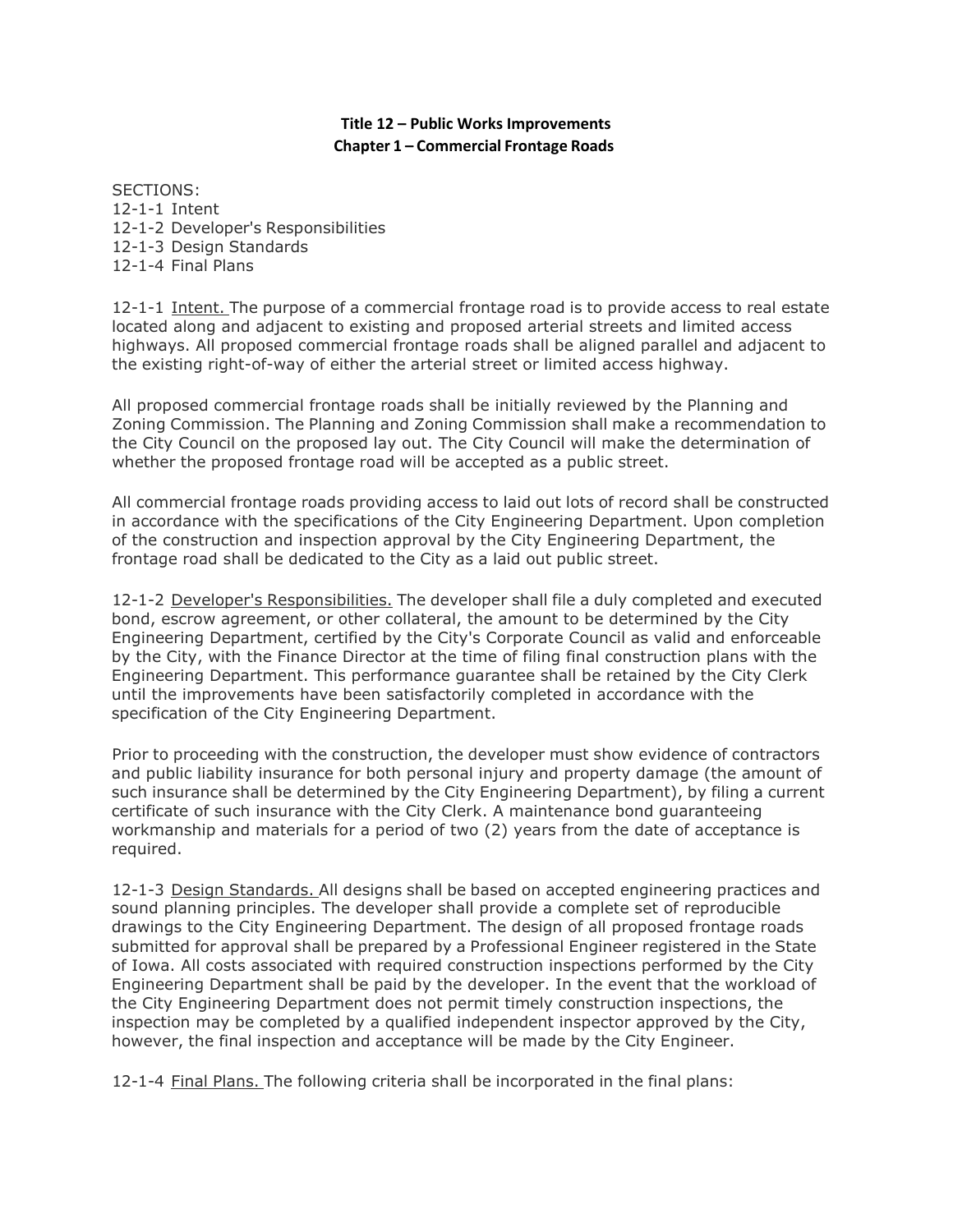- A. The minimum right-of-way for frontage roads shall be fifty feet (50') (15.25 meters), as designated by the Iowa Department of Transportation.
- B. The paved width shall be a minimum of twenty-four feet (24') (7.3 meters), with a surface consisting of seven inches (7") (17.8 centimeters) of concrete, as specified by Iowa DOT standards relating to C-3 mix.
- C. The shoulder adjacent to an existing arterial or limited access highway shall be stabilized for a width of ten feet (10') (3 meters) from the pavement according to Iowa DOT specifications - Class A three-fourths inch (3/4") stone six inches (6") (15.25 centimeters) thick. Normally underground power and/or telephone utilities will be installed within the right-of-way on this side of the pavement, on or established rear/side lot line easements.
- D. The paved portion of the frontage road adjacent to commercial oriented establishments shall be curbed. Normally water lines shall also be installed within the right-of-way on this side of the pavement.
- E. The maximum number of curb cuts per commercial lot fronting on a commercial frontage road is two (2). The maximum width of the cut at the property line shall be twenty-five feet (25') (7.6 meters), the maximum width of the cut at the paved frontage road shall be determined by the City Engineer.
- F. Based on existing and projected development of the general vicinity, sidewalk construction or a surety bond guaranteeing installation 'at a future specified date may be required at the discretion of the City Council.

As applicable, the following criteria may be incorporated in the final plans and shall be installed by the developer:

- A. The final plan should indicate the location of all sanitary sewer installations within the right-of-way.
- B. The final plan should indicate any street lighting fixtures which may be required.
- C. Clearing, grading, replacement of top soil, final seeding, and landscaping will be the responsibility of the developer.
- D. The final plan should indicate any required storm sewers/ culverts for the purpose of handling surface runoff.
- E. A turn around radius shall be provided on dead end frontage roads.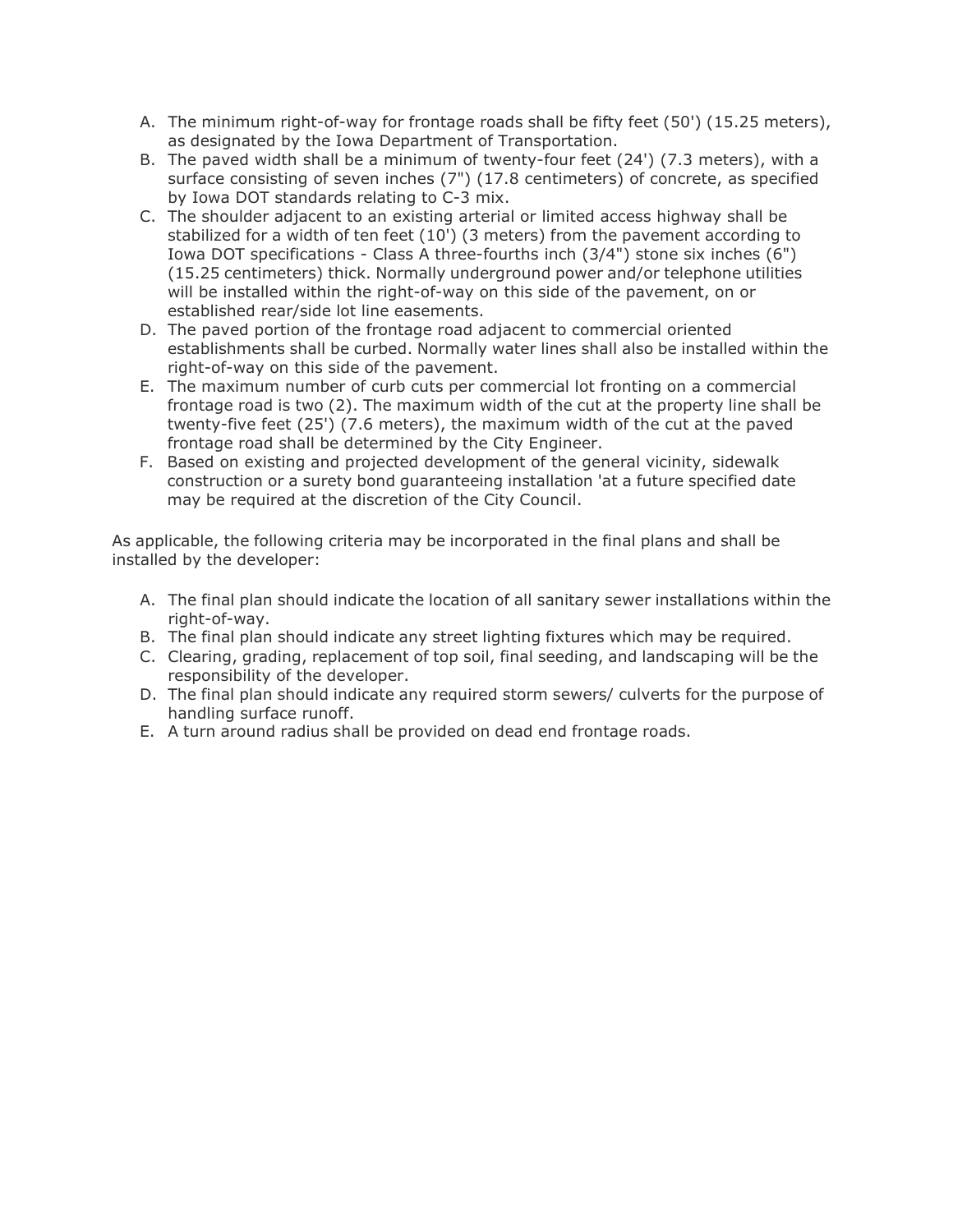## **Title 12 – Public WorksImprovements Chapter 2 – Rural Street Standards**

SECTIONS: 12-2-1 Intent 12-2-2 Area of Impact 12-2-3 Design Standards

12-2-1 Intent. The purpose of this amendment to the City Code is to establish reasonable rural residential street standards consistent with safe, convenient vehicle and pedestrian circulation. Consideration of appropriate balance among initial construction costs, amortization costs, operating and maintenance costs, and replacement costs were considered in formulating these rural residential street design standards. The adoption of a consistent standard based on rural residential traffic load, subgrade soil, surface drainage and climatic conditions in this area will contribute toward promoting the quality of our residential neighborhoods. Commercial and industrial subdivision streets will be reviewed on a case-by-case basis by the City Engineer.

12-2-2 Area of Impact. The design standards are applicable to new residential streets for the Muscatine Island area, specifically for that portion within the corporate limits west of Highway 61 and south of Sampson Street and east of Highway 61 and south of Maple Grove Road as extended from its intersection at Latham Street toward Highway 61; and for those rural areas outside the corporate limits but within two (2) miles thereof, which are subject to subdivision review by the City of Muscatine as provided by the Code of Iowa, Section 409.14.

12-2-3 Design Standards. For the appropriate locations as specified above, the following minimum design standards shall apply as follows:

- A. The right-of-way width shall be sixty-six feet (66'), except that at the end of a cude-sac diameter shall be one hundred feet (100').
- B. Two (2) twelve foot (12') travel lanes are to be provided to serve the residential area. This twenty-four foot (24') travel surface width shall have a four foot (4') stabilized shoulder on each side. The hard surfaced turning radius at the end of a culde- sac shall consist of forty feet (40') to the outside of the travel surface.
- C. Drainage shall be provided for by grader ditching parallel to each roadway shoulder. Driveway culverts shall be provided and maintained by the property owner, the diameter of which shall be determined by the City Engineer.
- D. The surface material for travel lanes shall have an equivalent to a structural number (SN) of 4.0. The thickness and type of material for the travel lanes shall be reviewed by the City Engineer for a determination of the SN. This method allows for the substitution of material, such as asphalt, flyash mixtures, and concrete, along with a type of roadway base, to achieve a strength and service life acceptable for rural residential area. NOTE:  $SN = 4.0$ , equivalent strength is equal to eight inches (8") concrete.
- E. In the rural residential area defined above, sidewalks shall be installed within the right-of-way on both sides of streets and cu-de-sacs. The subdivider shall install sidewalks according to the following specifications, or as may otherwise be required by the city.
	- 1. An excavation shall be made a full five feet (5') in width to a depth of four inches (4") below the finished grade of the walk; the subgrade shall be thoroughly compacted by a mechanical means or hand tamping, and in such